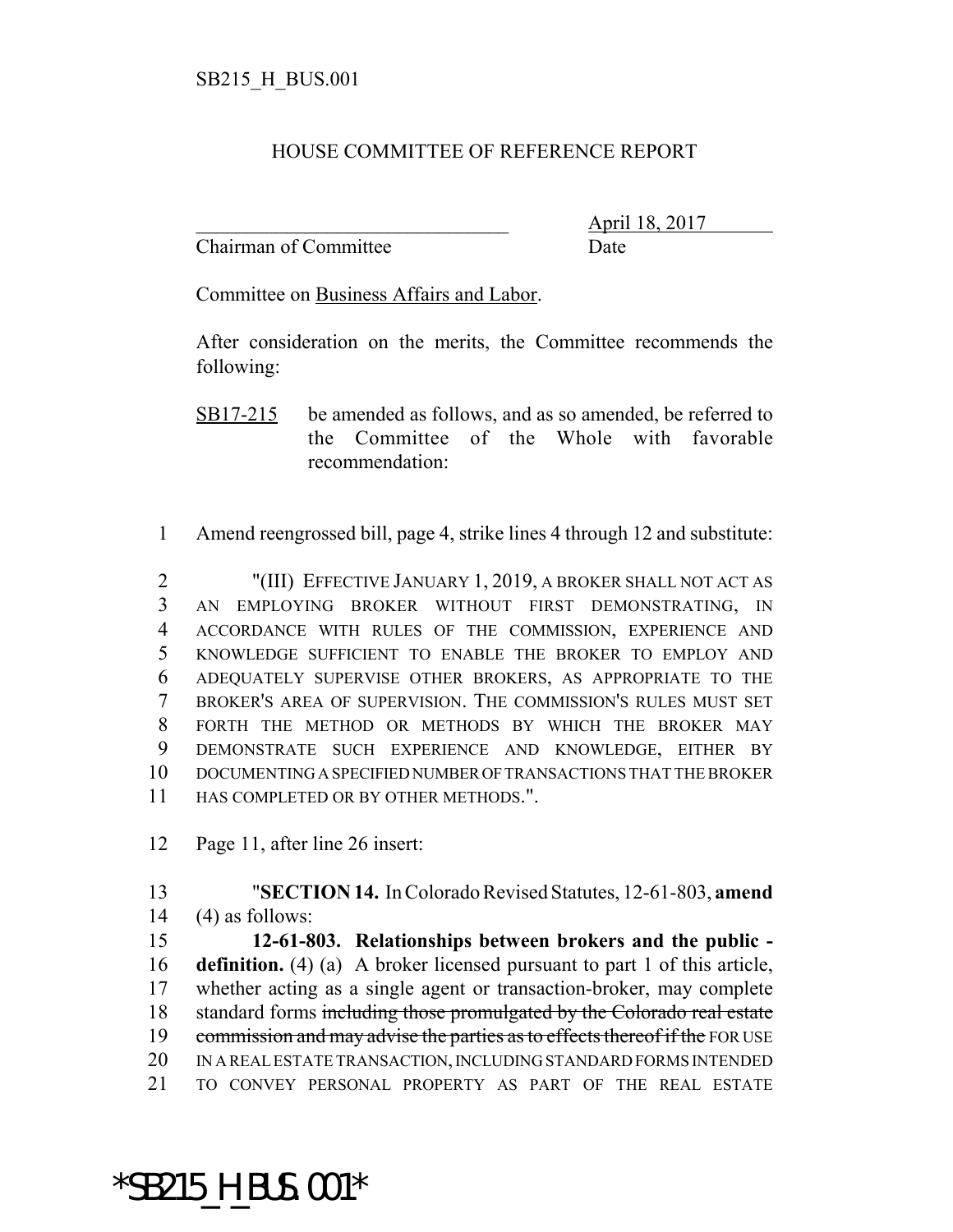TRANSACTION, WHEN A broker is performing the activities enumerated or 2 referred to in section 12-61-101 (2) in the transaction. in which the forms are to be used. In any such transaction, the broker shall advise the parties 4 that the forms have important legal consequences and that the parties should consult legal counsel before signing such forms.

(b) AS USED IN THIS SUBSECTION (4), "STANDARD FORM" MEANS:

 (I) A FORM PROMULGATED BY THE REAL ESTATE COMMISSION FOR CURRENT USE BY BROKERS, ALSO REFERRED TO IN THIS SECTION AS A "COMMISSION-APPROVED FORM";

 (II) A FORM DRAFTED BY A LICENSED COLORADO ATTORNEY REPRESENTING THE BROKER, EMPLOYING BROKER, OR BROKERAGE FIRM, SO LONG AS THE NAME OF THE ATTORNEY OR LAW FIRM AND THE NAME OF THE BROKER, EMPLOYING BROKER, OR BROKERAGE FIRM FOR WHOM THE 14 FORM IS PREPARED ARE INCLUDED ON THE FORM ITSELF;

 (III) A FORM PROVIDED BY A PARTY TO THE TRANSACTION IF THE BROKER IS ACTING IN THE TRANSACTION AS EITHER A TRANSACTION-BROKER OR AS A SINGLE AGENT FOR THE PARTY PROVIDING THE FORM TO THE BROKER, SO LONG AS THE BROKER RETAINS WRITTEN CONFIRMATION THAT THE FORM WAS PROVIDED BY A PARTY TO THE TRANSACTION;

21 (IV) A FORM PRESCRIBED BY A GOVERNMENTAL AGENCY, A QUASI-GOVERNMENTAL AGENCY, OR A LENDER REGULATED BY STATE OR FEDERAL LAW, IF USE OF THE FORM IS MANDATED BY SUCH AGENCY OR LENDER;

 (V) A FORM ISSUED WITH THE WRITTEN APPROVAL OF THE COLORADO BAR ASSOCIATION OR ITS SUCCESSOR ORGANIZATION AND SPECIFICALLY DESIGNATED FOR USE BY BROKERS IN COLORADO, SO LONG AS THE FORM IS USED WITHIN ANY GUIDELINES OR CONDITIONS SPECIFIED BY THE COLORADO BAR ASSOCIATION OR SUCCESSOR ORGANIZATION IN CONNECTION WITH THE USE OF THE FORM;

 (VI) A FORM USED FOR DISCLOSURE PURPOSES ONLY, IF THE DISCLOSURE DOES NOT PURPORT TO WAIVE OR CREATE ANY LEGAL RIGHTS OR OBLIGATIONS AFFECTING ANY PARTY TO THE TRANSACTION AND IF THE FORM PROVIDES ONLY INFORMATION CONCERNING EITHER:

 (A) THE REAL ESTATE INVOLVED IN THE TRANSACTION SPECIFICALLY; OR

 (B) THE GEOGRAPHIC AREA IN WHICH THE REAL ESTATE IS LOCATED GENERALLY;

 (VII) A FORM PRESCRIBED BY A TITLE COMPANY THAT IS PROVIDING CLOSING SERVICES IN A TRANSACTION FOR WHICH THE BROKER IS ACTING EITHER AS A TRANSACTION-BROKER OR AS A SINGLE AGENT FOR

 $*$ SB215 H BUS.001 $*$  -2-